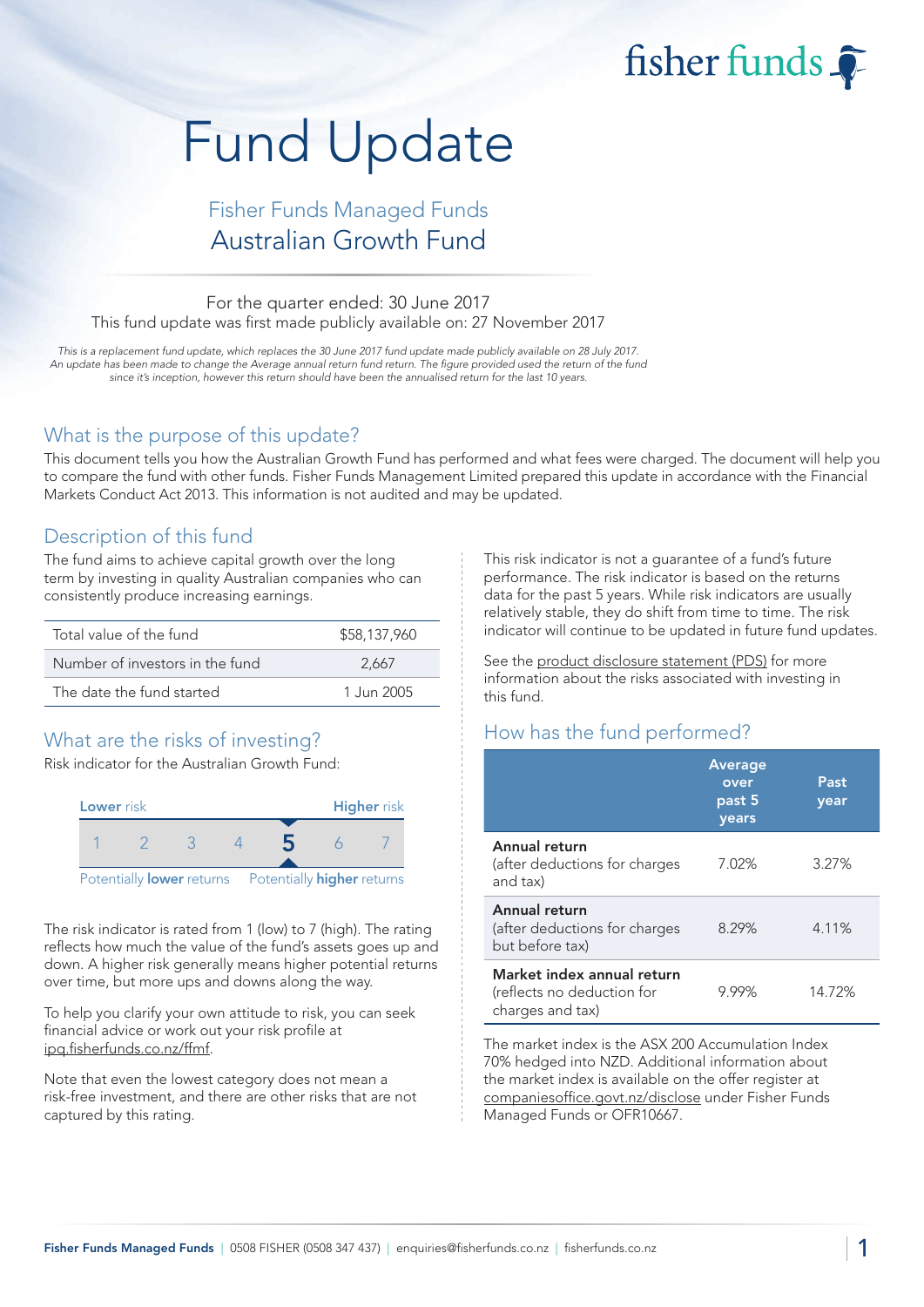## Annual return graph



This shows the return after fund charges and tax for each of the last 10 years ending 31 March. The last bar shows the average annual return for the last 10 years, up to 30 June 2017.

Important: This does not tell you how the fund will perform in the future.

Returns in this update are after tax at the highest prescribed investor rate (PIR) of tax for an individual New Zealand resident. Your tax may be lower.

#### What fees are investors charged?

Investors in the Australian Growth Fund are charged fund charges. In the year to 31 March 2017 these were:

|                                                       | % of net asset value |
|-------------------------------------------------------|----------------------|
| <b>Total fund charges</b>                             | 1.75%                |
| Which are made up of:                                 |                      |
| <b>Total management and</b><br>administration charges | 1.75%                |
| Including:                                            |                      |
| Manager's basic fee                                   | 1.27%                |
| Other management and<br>administration charges        | 0.30%                |
| Total performance-based fees <sup>1</sup>             | 0.18%                |

Small differences in fees and charges can have a big impact on your investment over the long term.

## Example of how this applies to an investor

Katie had \$10,000 in the fund at the start of the year and did not make any further contributions. At the end of the year, Katie received a return after fund charges were deducted of \$327 (that is 3.27% of her initial \$10,000). Katie did not pay other charges. This gives Katie a total return after tax of \$327 for the year.

## What does the fund invest in?

#### Actual investment mix

This shows the types of assets that the fund invests in.



#### Target investment mix

This shows the mix of assets that the fund generally intends to invest in.